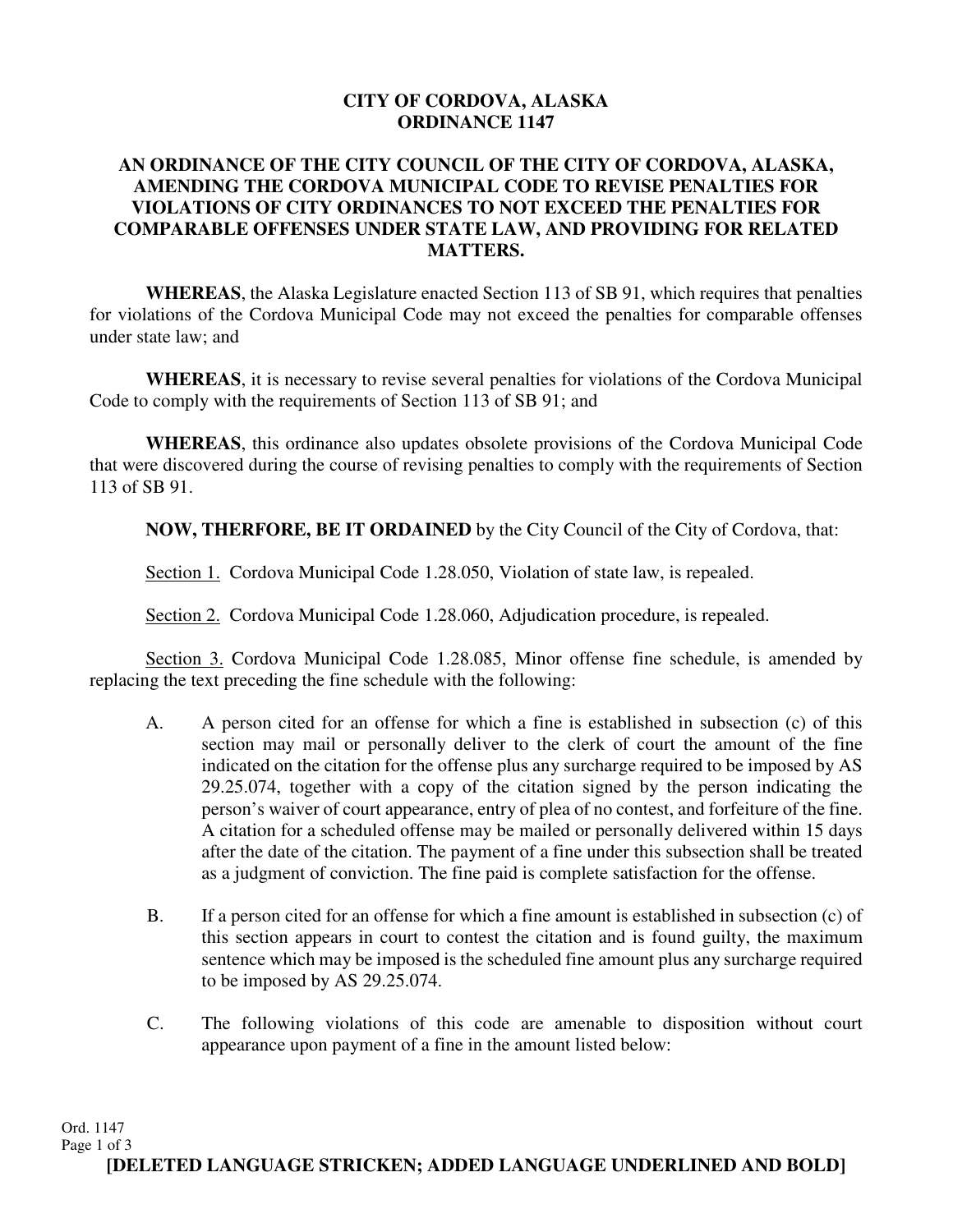Section 4. Cordova Municipal Code 1.28.085, Minor offense fine schedule, is amended by revising line items in the fine schedule as follows (added language bold and underlined; deleted language stricken through):

1.28.010 General provisions. \$75.00 (1.28.080)

1.28.080 Ordinances not otherwise scheduled. \$75.00

6.12.020 Alcoholic beverages, requirements for hours of operation. \$75.00 (1.28.080)

6.12.030 Alcoholic beverages, consumption in public. \$75.00 (1.28.080)

6.12.040 Alcoholic beverages, exceptions by use permit. \$75.00 (1.28.080)

6.24.120 Taxi cabs, failure for customer to pay for taxi service.  $$75.00 \ (1.28.080)$ 

6.30.020 Fireworks-Selling without current state permit and proof of insurance. \$75.00 (1.28.080)

6.30.025 Fireworks-Selling to person under age of 18, within 250 feet of a residence or public assembly. \$75.00 (1.28.080)

6.30.030 Fireworks-Discharging or exploding within zoned corporate limits of the city excluding sparklers and caps. \$75.00 (1.28.080)

9.32.010**(B)**(1) Minor violating curfew; \$100.00 (9.32.010B1)

**9.32.010(B)**(2) Parent or guardian to knowingly permit minor to violate curfew; \$100.00 (9.32.010B2)

**9.32.010(B)**(3) Owner, operator or employee of establishment to allow a minor to remain upon the premises while violating curfew.  $$100.00$   $(9.32.010B3)$ 

10.12.050 Maximum speed limit \$90.00

10.24.005 Method of parking **\$25.00** \$30.00

10.24.010 Parking outside marked space **\$25.00** \$30.00

10.24.020 Parking beyond time limitation **\$25.00** \$30.00

10.24.025 Parking without required permit **\$25.00** \$30.00

10.24.040 Angle parking required **\$25.00** \$30.00

10.24.050 Loading permit violation **\$25.00** \$30.00

10.24.060 Parking over 24 hours **\$25.00** \$30.00

10.24.070 Parking for prohibited purpose **\$25.00** \$30.00

10.24.080 Parking blocking driveway **\$25.00** \$30.00

10.24.090 Parking on private property without permission **\$25.00** \$30.00

10.24.100 Parking in roadway obstructing traffic **\$25.00** \$30.00

Ord. 1147 Page 2 of 3

**[DELETED LANGUAGE STRICKEN; ADDED LANGUAGE UNDERLINED AND BOLD]**